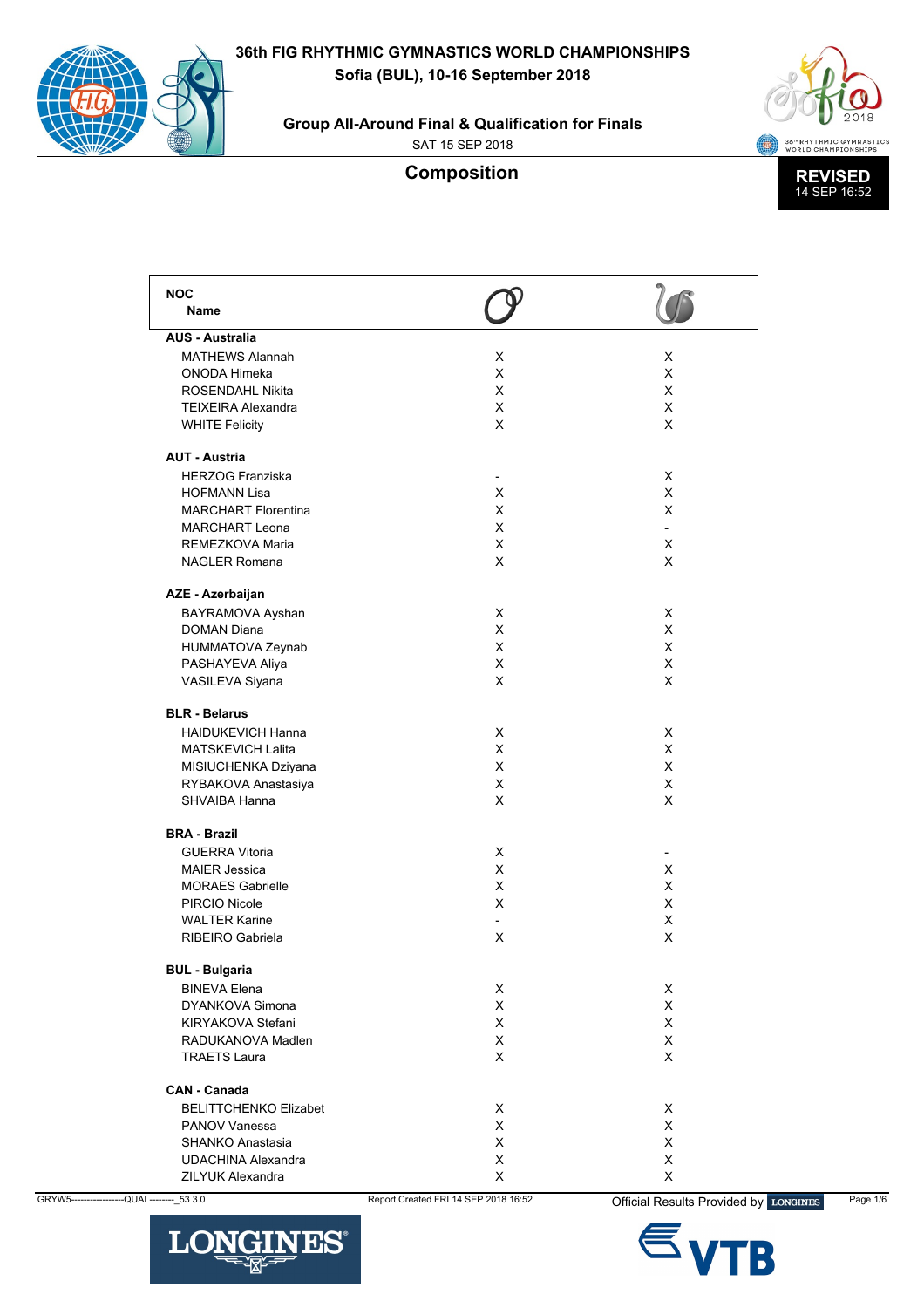**36th FIG RHYTHMIC GYMNASTICS WORLD CHAMPIONSHIPS**

**Sofia (BUL), 10-16 September 2018**



**Group All-Around Final & Qualification for Finals**

SAT 15 SEP 2018



| <b>NOC</b>                              |                          |                          |
|-----------------------------------------|--------------------------|--------------------------|
| Name                                    |                          |                          |
| <b>CHN - People's Republic of China</b> |                          |                          |
| <b>DING Ziyi</b>                        | X                        | X                        |
| HU Yuhui                                | X                        | X                        |
| <b>HUANG Zhangjiayang</b>               | х                        | X                        |
| LIU Xin                                 | X                        | X                        |
| <b>XU Yanshu</b>                        | X                        | X                        |
|                                         |                          |                          |
| <b>CZE - Czech Republic</b>             |                          |                          |
| FIEDLEROVA Gabriela                     | $\overline{\phantom{a}}$ | X                        |
| KOZOVA Andrea                           | X                        |                          |
| NEMECKOVA Daniela                       | X                        | X                        |
| PESLOVA Daniela                         | X                        | X                        |
| PLCHOVA Adela                           | X                        | X                        |
| <b>VONDRAKOVA Johana Marie</b>          | X                        | X                        |
|                                         |                          |                          |
| EGY - Egypt                             |                          |                          |
| <b>AHMED Sara</b>                       | X                        | X                        |
| <b>AZIZ Nadine</b>                      | X                        |                          |
| <b>HUSSEIN Malak</b>                    | X                        | X                        |
| <b>KAFAFI Farida</b>                    | X                        | X                        |
| <b>MAZAR Nour</b>                       |                          | X                        |
| PHILIPS Marla                           | X                        | X                        |
|                                         |                          |                          |
| ESP - Spain                             |                          |                          |
| <b>ALONSO Monica</b>                    |                          | X                        |
| <b>CUADRILLERO REDONDO Victoria</b>     | X                        | X                        |
| <b>ESQUERDO Clara</b>                   | X                        | X                        |
| GAYAN Ana                               | X                        | X                        |
| POLO Alba                               | X                        | X                        |
| SALARRULLANA Sara                       | X                        |                          |
| <b>EST - Estonia</b>                    |                          |                          |
| <b>JAEE Helena</b>                      | х                        | X                        |
| KUKSOVA Vasilina                        | X                        | X                        |
| <b>REISKA Carmely</b>                   | X                        | X                        |
| SUSI Maria                              |                          | X                        |
| <b>TEINO Lera</b>                       | х                        | X                        |
| <b>TROFIMOV Maria</b>                   | X                        | -                        |
|                                         |                          |                          |
| FIN - Finland                           |                          |                          |
| LIINAVUORI Elisa                        | X                        | $\overline{\phantom{0}}$ |
| NAEREVAARA Milja                        | X                        | X                        |
| OIKARI Ada                              | X                        | X                        |
| RANTALA Emma                            | X                        | X                        |
| VAINIO Juulia                           | $\overline{\phantom{a}}$ | X                        |
| <b>VIRKKUNEN Amanda</b>                 | X                        | X                        |



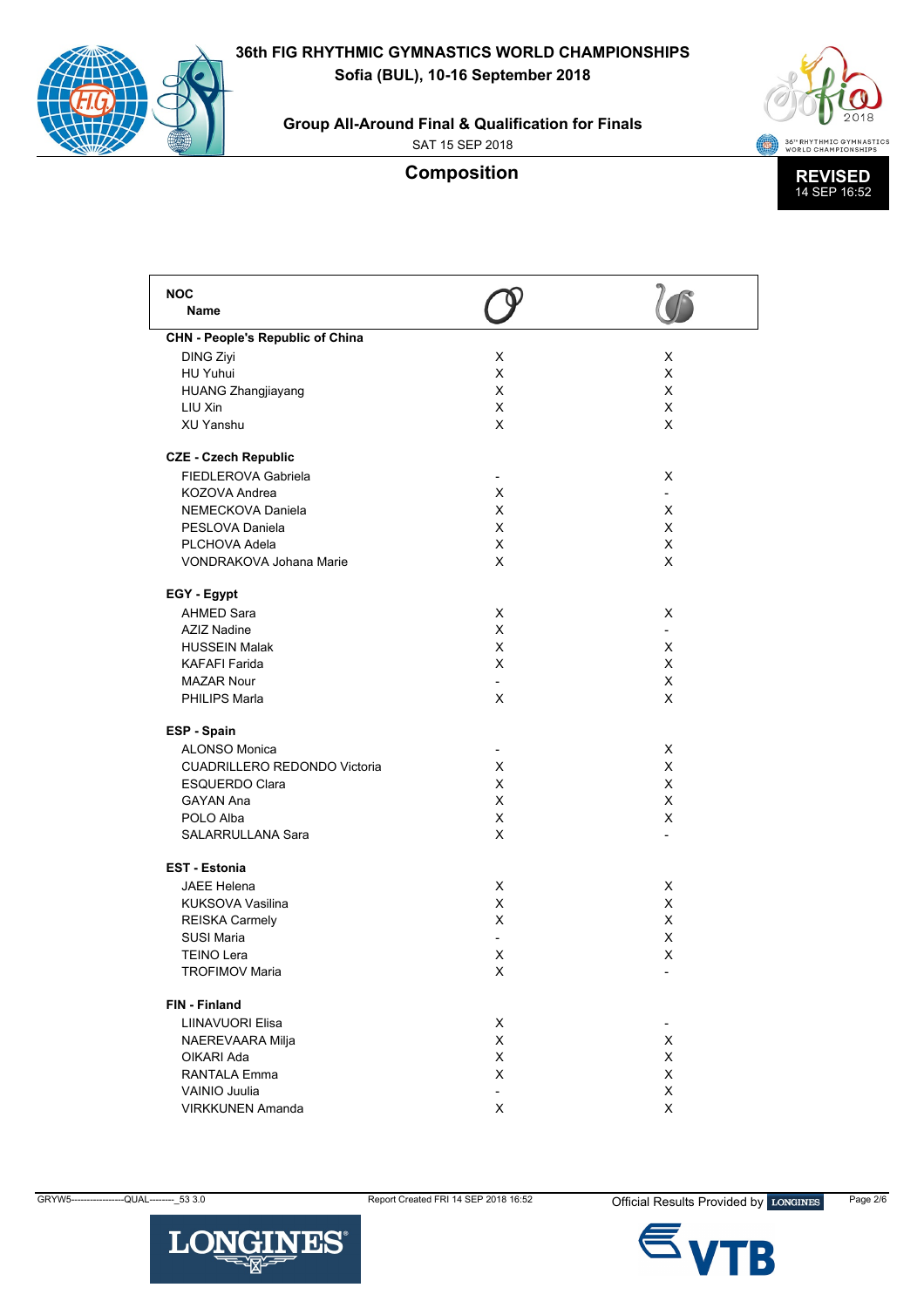**Group All-Around Final & Qualification for Finals**

SAT 15 SEP 2018



| <b>NOC</b>                   |                          |                          |
|------------------------------|--------------------------|--------------------------|
| Name                         |                          |                          |
| <b>FRA - France</b>          |                          |                          |
| <b>COLLARD Danae</b>         | х                        | X                        |
| <b>DECONNINCK Helene</b>     | X                        | X                        |
| PRIOUX Iliona                | X                        | X                        |
| <b>RABETTE Astrid</b>        |                          | X                        |
| <b>RACHID Elisabeth</b>      | X                        | X                        |
| SIVADIER Chloe               | X                        |                          |
| GEO - Georgia                |                          |                          |
| <b>BOLATAEVA Natela</b>      | X                        | X                        |
| <b>KAKABADZE Irina</b>       | X                        | X                        |
| <b>KHELADZE Tamar</b>        | X                        | X                        |
| <b>KUPUNIA Mariam</b>        |                          | X                        |
| <b>TABAGARI Natalia</b>      | X                        |                          |
| <b>URUSHADZE Salome</b>      | X                        | X                        |
| <b>GER - Germany</b>         |                          |                          |
| <b>BURJAK Viktoria</b>       | X                        | X                        |
| <b>HUBER Daniela</b>         | X                        | X                        |
| <b>KOEHN Nathalie</b>        | X                        | $\overline{\phantom{0}}$ |
| <b>QU</b> Anni               | $\overline{\phantom{0}}$ | X                        |
| <b>TIKHONOVICH Alexandra</b> | X                        | X                        |
| <b>TKALTSCHEWITSCH Sina</b>  | X                        | X                        |
| <b>GRE - Greece</b>          |                          |                          |
| ATHANASAKOPOULOU Chrysanthi  | X                        |                          |
| ATHANASOULAKI Myrto          | X                        | X                        |
| MOUTAFI Chrysi               | X                        | X                        |
| NTITSIOU Zoi                 | X                        | X                        |
| NTOURO Avra                  | $\overline{\phantom{0}}$ | X                        |
| <b>TZIATZIA Ioanna Anna</b>  | X                        | X                        |
| <b>HUN - Hungary</b>         |                          |                          |
| <b>ARKAI Zsofia</b>          | X                        |                          |
| <b>BORSANYI Patricia</b>     |                          | X                        |
| <b>FOELDI Cintia Vivien</b>  | х                        | X                        |
| <b>KOVACS Jazmin</b>         | X                        | X                        |
| <b>NEMETH Virag</b>          | x                        | X                        |
| WEHOVSZKY Vivien             | X                        | X                        |
| <b>IND - India</b>           |                          |                          |
| CHAVAN Nirja                 | х                        | X                        |
| DAVE Divya                   | X                        | X                        |
| <b>DHARAP Radhika</b>        | X                        | X                        |
| NIDRE Disha                  | X                        | X                        |
| VARTAK Janhavi               | X                        | X                        |
|                              |                          |                          |



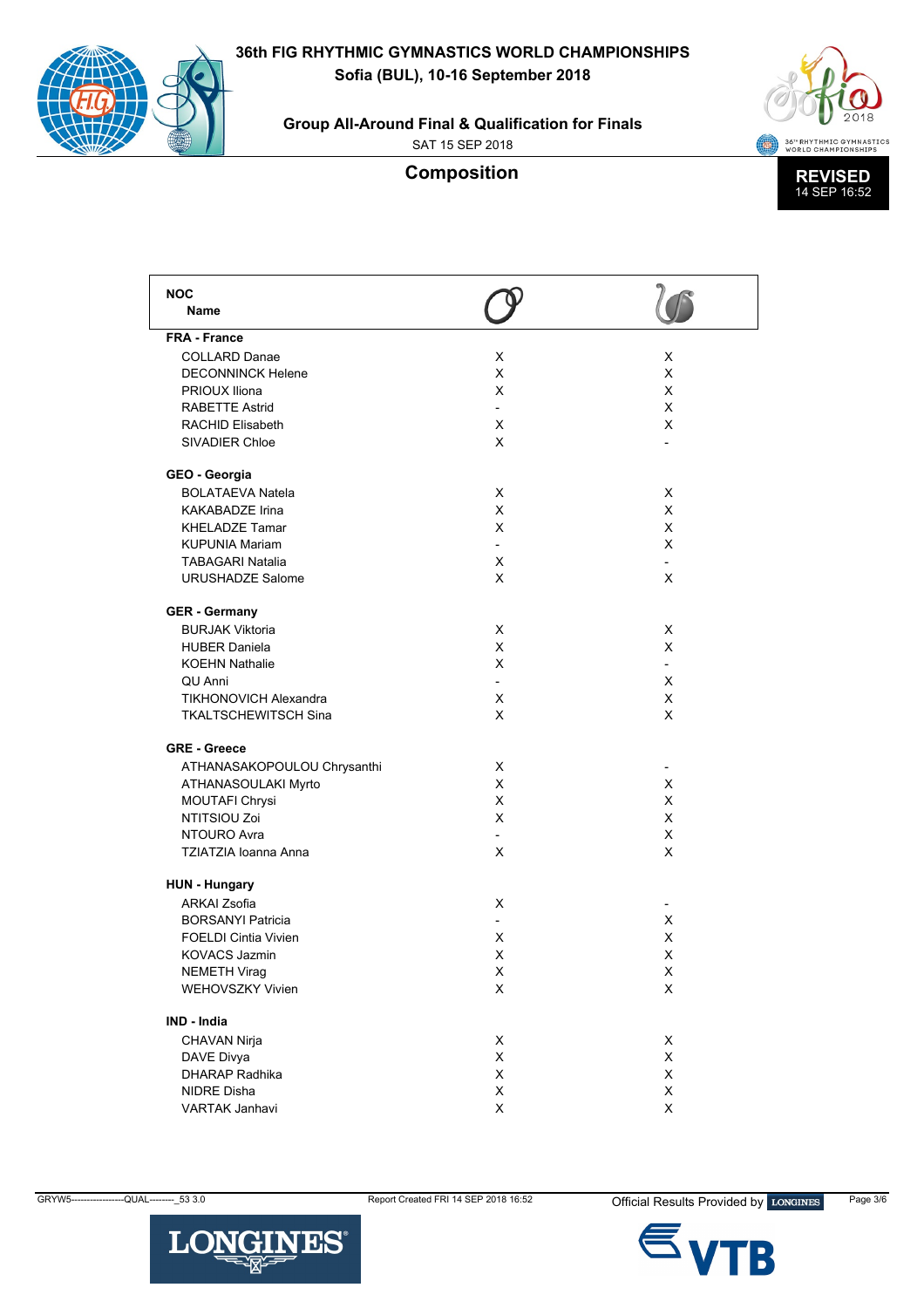**Group All-Around Final & Qualification for Finals**

SAT 15 SEP 2018



| <b>NOC</b>                     |                          |                |
|--------------------------------|--------------------------|----------------|
| <b>Name</b>                    |                          |                |
| <b>ISR</b> - Israel            |                          |                |
| <b>BEN RUBY Shai</b>           | X                        | X              |
| <b>DAYAN Ofir</b>              | X                        | X              |
| <b>RAITS Natalie</b>           | $\overline{\phantom{a}}$ | X              |
| SHAPOCHNIKOV Bar               | X                        | X              |
| <b>TOLEDO Eli</b>              | X                        | X              |
| <b>VEXMAN Karin</b>            | X                        |                |
|                                |                          |                |
| ITA - Italy                    |                          |                |
| <b>BASTA Anna</b>              | ۰                        | X              |
| <b>CENTOFANTI Martina</b>      | X                        | X              |
| <b>CICCONCELLI Letizia</b>     | X                        | $\overline{a}$ |
| <b>DURANTI Agnese</b>          | X                        | X              |
| <b>MAURELLI Alessia</b>        | X                        | X              |
| <b>SANTANDREA Martina</b>      | X                        | X              |
|                                |                          |                |
| JPN - Japan                    |                          |                |
| <b>MATSUBARA Rie</b>           | X                        | X              |
| NOSHITANI Sakura               | X                        | X              |
| SUGIMOTO Sayuri                | X                        | X              |
| SUZUKI Ayuka                   | X                        | X              |
| YOKOTA Kiko                    | X                        | X              |
|                                |                          |                |
| <b>KAZ - Kazakhstan</b>        |                          |                |
| <b>BUDNIK Jessika</b>          | X                        | ٠              |
| DAULETKULOVA Zhanerke          | X                        | X              |
| RUSTAMKYZY Aiza                |                          | X              |
| SULTANOVA Regina               | X                        | X              |
| <b>TALGATBEK Anel</b>          | X                        | X              |
| ZHAKUPOVA Dayana               | X                        | X              |
| <b>KOR</b> - Republic of Korea |                          |                |
| <b>BAEK Sujin</b>              | X                        | X              |
| <b>HWANG Seoyoung</b>          | X                        | $\overline{a}$ |
| <b>KIM Chaeyul</b>             | X                        | X              |
|                                |                          |                |
| <b>KIM Min</b>                 |                          | X              |
| KIM Minju                      | X                        | X              |
| YANG Hyun Jin                  | X                        | X              |
| <b>MEX - Mexico</b>            |                          |                |
| MALDONADO Mildred              | X                        | X              |
| QUIJANO Marcela                | X                        | X              |
| RUIZ Sara                      | Χ                        | X              |
| <b>SAINZ Brittany</b>          | Χ                        | X              |
| VILLANUEVA Karen               | Χ                        | X              |
|                                |                          |                |

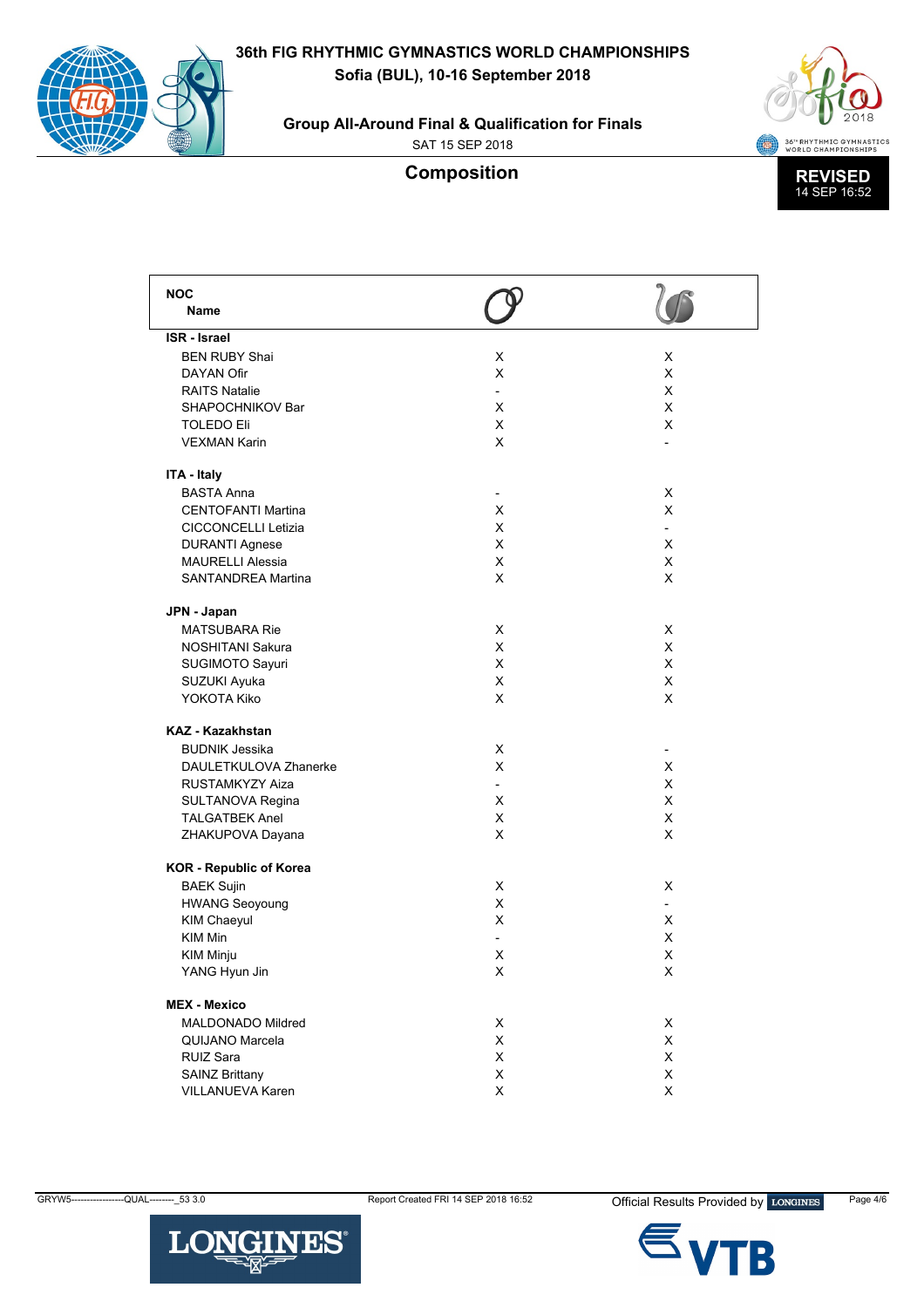**36th FIG RHYTHMIC GYMNASTICS WORLD CHAMPIONSHIPS**

**Sofia (BUL), 10-16 September 2018**





SAT 15 SEP 2018



| <b>NOC</b>                                  |                |   |
|---------------------------------------------|----------------|---|
| Name                                        |                |   |
| <b>NZL - New Zealand</b>                    |                |   |
| <b>GRANT HUGGETT Paige</b>                  |                | X |
| <b>JURLINA Izabella</b>                     | х              | X |
| <b>KELLY Hannah</b>                         | X              | X |
| <b>LYONS Fleur</b>                          | X              | X |
| <b>PATON Katherine</b>                      | X              |   |
| <b>RETTER Abbey</b>                         | X              | X |
| POL - Poland                                |                |   |
| <b>CHOCHOL Julia</b>                        | X              | X |
| <b>GUJA Alicja</b>                          | X              |   |
| <b>MAJEWSKA Aleksandra</b>                  | X              | X |
| MALISIEWICZ Agata                           | X              | X |
| NICPON Michalina                            | $\overline{a}$ | X |
| <b>WLAZLAK Aleksandra</b>                   | X              | X |
|                                             |                |   |
| PRK - Democratic People's Republic of Korea |                |   |
| KANG Jin A                                  | X              | X |
| PAK Un Gyong                                | X              |   |
| RI Hye Song                                 | X              | X |
| RYANG Yong Mi                               | X              | X |
| SIM Ye Gyong                                |                | X |
| SIN Su Rim                                  | X              | X |
| <b>RUS - Russian Federation</b>             |                |   |
| <b>KRAVTSOVA Marija</b>                     | X              | X |
|                                             | X              | X |
| LEVANOVA Evgeniia<br>POLIAKOVA Ksenija      |                | X |
|                                             |                |   |
| SHISHMAKOVA Anastasia                       | х              |   |
| <b>TATAREVA Anastasija</b>                  | X              | X |
| <b>TOLKACHEVA Maria</b>                     | X              | X |
| SLO - Slovenia                              |                |   |
| <b>BIZJAK Masa</b>                          | X              |   |
| IVANCIC Zoja Marija                         |                | X |
| <b>KRAGULJ Ana</b>                          | X              | х |
| <b>KRAGULJ Sara</b>                         | X              | X |
| LESKOVSEK Teja                              | х              | х |
| <b>NEMES Lara</b>                           | X              | X |
| <b>SRB - Serbia</b>                         |                |   |
| <b>ANDRIC</b> Iva                           | х              | X |
| <b>JAKOVLJEVIC Teodora</b>                  | X              |   |
|                                             |                |   |
| RADOVIC Lana                                | X              | X |
| RADOVIC Una                                 | X              | X |
| STEFANOVIC Marija                           |                | X |
| <b>VLAHOVIC Nada</b>                        | X              | X |